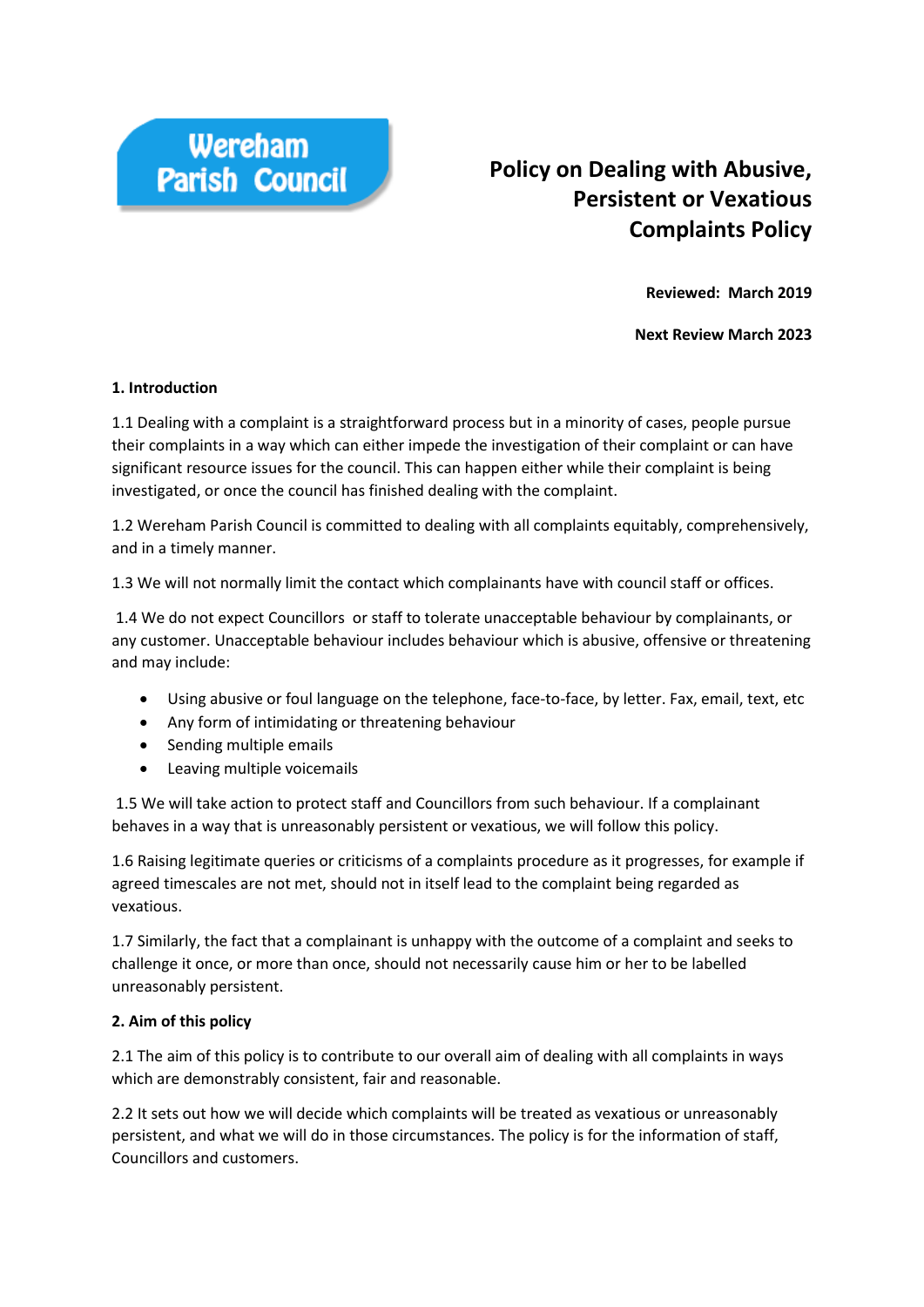### **3. Definitions**

3.1 We have adopted the Local Government Ombudsman's (LGO) definition of "unreasonable complainant behaviour" and "unreasonable persistent complaints"

3.2 We define unreasonably persistent and vexatious complaints as those which, because of the frequency or nature of the complainant's contacts with the council, hinder our consideration of their or other people's complaints. The description "unreasonably persistent" and "vexatious" may apply separately or jointly to a particular complaint.

3.3 Examples include the way or frequency that complainants raise their complaint with staff, or how complainants respond when informed of our decision about the complaint.

3.4 Features of an unreasonably persistent and/or vexatious complaint include the following (the list is not exhaustive, nor does one single feature on its own necessarily imply that the complaint and the person making it will be considered as being in this category):

- there are insufficient or no grounds for the complaint and it is made only to annoy (or for reasons that the complainant does not admit or make obvious)
- there are no specified grounds for the complaint
- the complainant refuses to co-operate with the complaints investigation process while still wishing their complaint to be resolved
- the complaint is about issues not within the power of the Parish Council to investigate, change or influence (examples could be a complaint about a private car park, or something that is the responsibility of another organisation) and where the complainant refuses to accept this
- the complainant insists on the complaint being dealt with in ways which are incompatible with the complaints procedure or with good practice (insisting, for instance, that there must not be any written record of the complaint or insisting the complaint is only dealt with by the Chair)
- there appears to be groundless complaints about the staff or Councillors dealing with the complaints, and an attempt to have them dismissed or replaced
- there is an unreasonable number of contacts with the Parish Council, by any means, in relation to a specific complaint or complaints
- there are persistent and unreasonable demands or expectations of staff and/or the complaints process after the unreasonableness has been explained to the complainant (an example of this could be a complainant who insists on immediate responses to numerous, frequent and/or complex letters, faxes, telephone calls, texts, emails, etc)
- attempts to harass, verbally abuse or otherwise seek to intimidate staff or Councillors dealing with their complaint by use of foul or inappropriate language or by the use of offensive or discriminatory language
- subsidiary or new issues are raised whilst a complaint is being addressed that were not part of the complaint at the start of the complaint process
- trivial or irrelevant new information is introduced whilst the complaint is being investigated and an expectation that this to be taken into account and commented on
- there is a change to the substance or basis of the complaint without reasonable justification whilst the complaint is being addressed
- the complainant denies statements he or she made at an earlier stage in the complaint process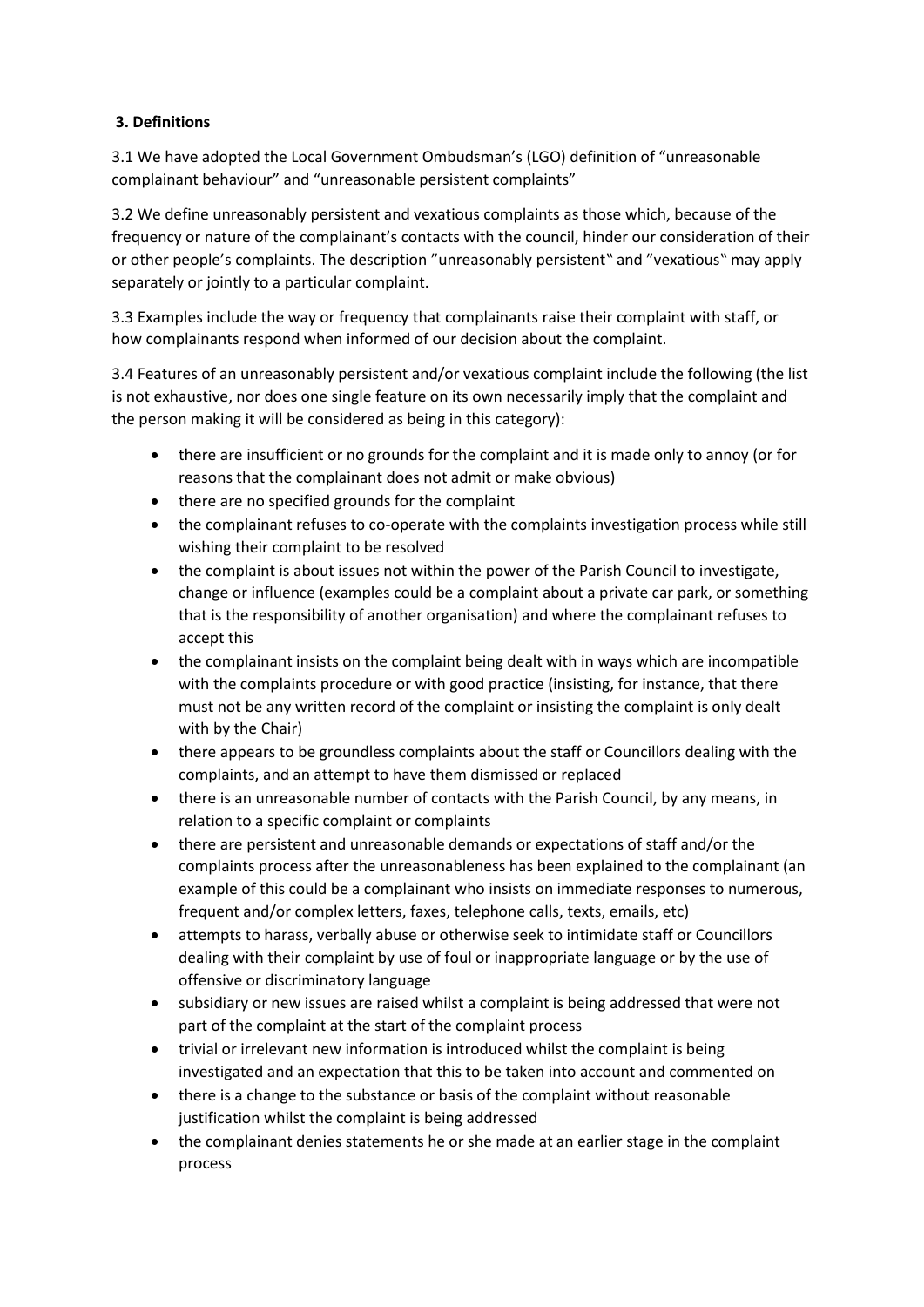- the complainant electronically records meetings and conversations without the prior knowledge and consent of others involved
- the complaint is the subject of an excessively "scattergun" approach; for instance, the complaint is not only submitted to the council, but at the same time to a Member of Parliament, other councils, elected councillors of this and other councils, the council"s independent auditor, the Monitoring Officer or Standards Committee, the police, solicitors, and/or the Local Government Ombudsman
- the complainant refuses to accept the outcome of the complaint process after its conclusion, repeatedly arguing the point, complaining about the outcome, and/or denying that an adequate response has been given
- the same complaint is made repeatedly, perhaps with minor differences, after the complaints procedure has been concluded and where the complainant insists that the minor differences make these 'new' complaints which should be put through the full complaints procedure
- the complaint remains "active" through the complainant persisting in seeking an outcome which we have explained is unrealistic for legal, policy or other valid reasons
- documented evidence is not accepted as factual by the complainant
- the complaint relates to an issue based on a historic and irreversible decision or incident
- the complaint combines some or all of these features

## **4. Imposing restrictions**

4.1 The Parish Council will ensure that the complaint is being, or has been, investigated properly according to the corporate complaints procedure.

4.2 In the first instance the Clerk investigating the complaint will consult with their Chair, or the Vice Chair in their absence, prior to issuing a warning to the complainant. The Clerk will contact the complainant either in writing or by email to explain why this behaviour is causing concern and ask them to change this behaviour. The Clerk will explain the actions that the Parish Council may take if the behaviour does not change.

4.3 If the disruptive behaviour continues, the Clerk will issue a letter or email to the complainant advising them that the way in which they will be allowed to contact the Parish Council in future will be restricted. The Clerk will inform the complainant in writing of what procedures have been put in place and for what period, either in this letter or a subsequent letter. The Clerk can consult with the Monitoring Officer or other member of the Parish Council's legal team if they so wish.

4.4 Any restriction that is imposed on the complainant's contact with the Parish Council will be appropriate and proportionate, and the complainant will be advised of the period of time the restriction will be in place for. In most cases restrictions will apply for between three and six months but in exceptional cases may be extended. In such cases the restrictions would be reviewed on a quarterly basis.

4.5 Restrictions will be tailored to deal with the individual circumstances of the complainant and may include:

- Banning the complainant from making contact by telephone except through a third party e.g. solicitor/councillor/friend acting on their behalf
- Banning the complainant from sending emails to individual Councillors and/or all council officers and insisting they only correspond by letter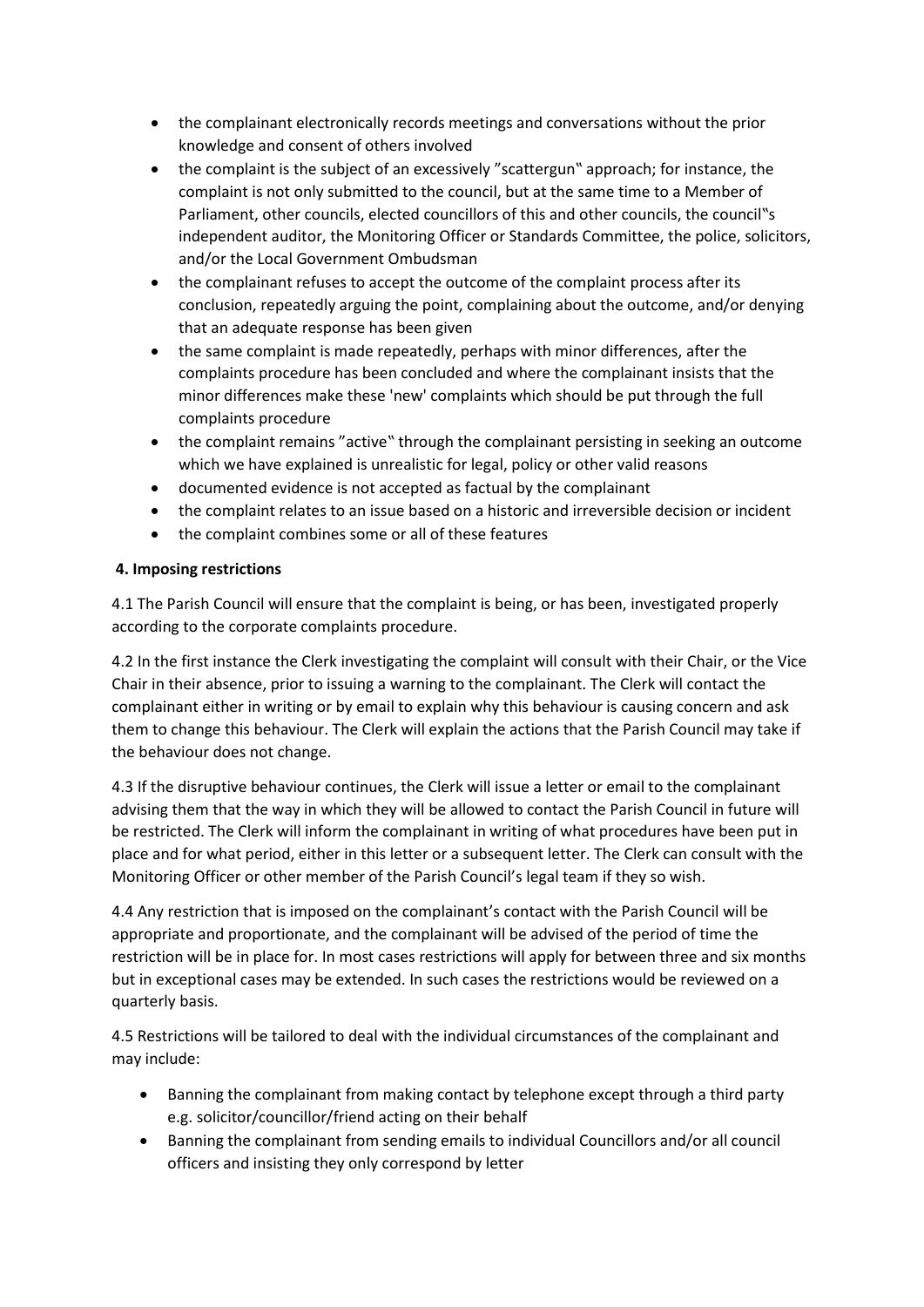- Requiring contact to take place with the Clerk only
- Restricting telephone calls to specified days / times / duration
- Requiring any personal contact to take place in the presence of an appropriate witness
- Letting the complainant know that the Parish Council will not reply to or acknowledge any further contact from them on the specific topic of that complaint (in this case, a designated member of staff will be identified who will read future correspondence)
- Informing the complainant that any further complaints from him or her will only be considered if a Clerk agrees that it warrants investigation

4.6 When the decision has been taken to apply this policy to a complainant, the Clerk will contact the complainant in writing to explain:

- why the Parish Council has taken the decision,
- what action the Parish Council is taking,
- the duration of that action,

- the review process of this policy, and the right of the complainant to contact the Local Government Ombudsman about the fact that their complaint has been treated as a vexatious/persistent.

4.7 The Clerk will enclose a copy of this policy in the letter to the complainant.

4.8 Where a complainant continues to behave in a way which is unacceptable, the Clerk may decide to refuse all contact with the complainant and stop any investigation into his or her complaint.

4.9 Where the behaviour is so extreme, or it threatens the immediate safety and welfare of staff or Councillors, the Parish Council will consider other options, for example reporting the matter to the police or taking legal action. In such cases, the Parish Council may not give the complainant prior warning of that action.

4.10 The Parish Council does not have a legal duty to respond to those members of the public who are not Wereham parisioners. The Wereham Parish Council will consider this fact when receiving complaints or communications as described in policy in terms of whether they are or are not a parishioner of Wereham.

## **5. New complaints from complainants whose previous complaints have been treated as abusive, vexatious or persistent**

5.1 New complaints from people who have come under this policy will be treated on their merits. The Clerk will decide whether any restrictions which have been applied before are still appropriate and necessary in relation to the new complaint. The Parish Council does not support a "blanket policy" of ignoring genuine service requests or complaints where they are founded.

5.2 The fact that a complaint is judged to be unreasonably persistent or vexatious, and any restrictions imposed on contact with the complainant will be recorded and notified to those who need to know within the Parish Council.

#### **6 Record keeping**

6.1 Adequate records will be retained by the Clerk along with the details of the case and the action that has been taken. This will include: